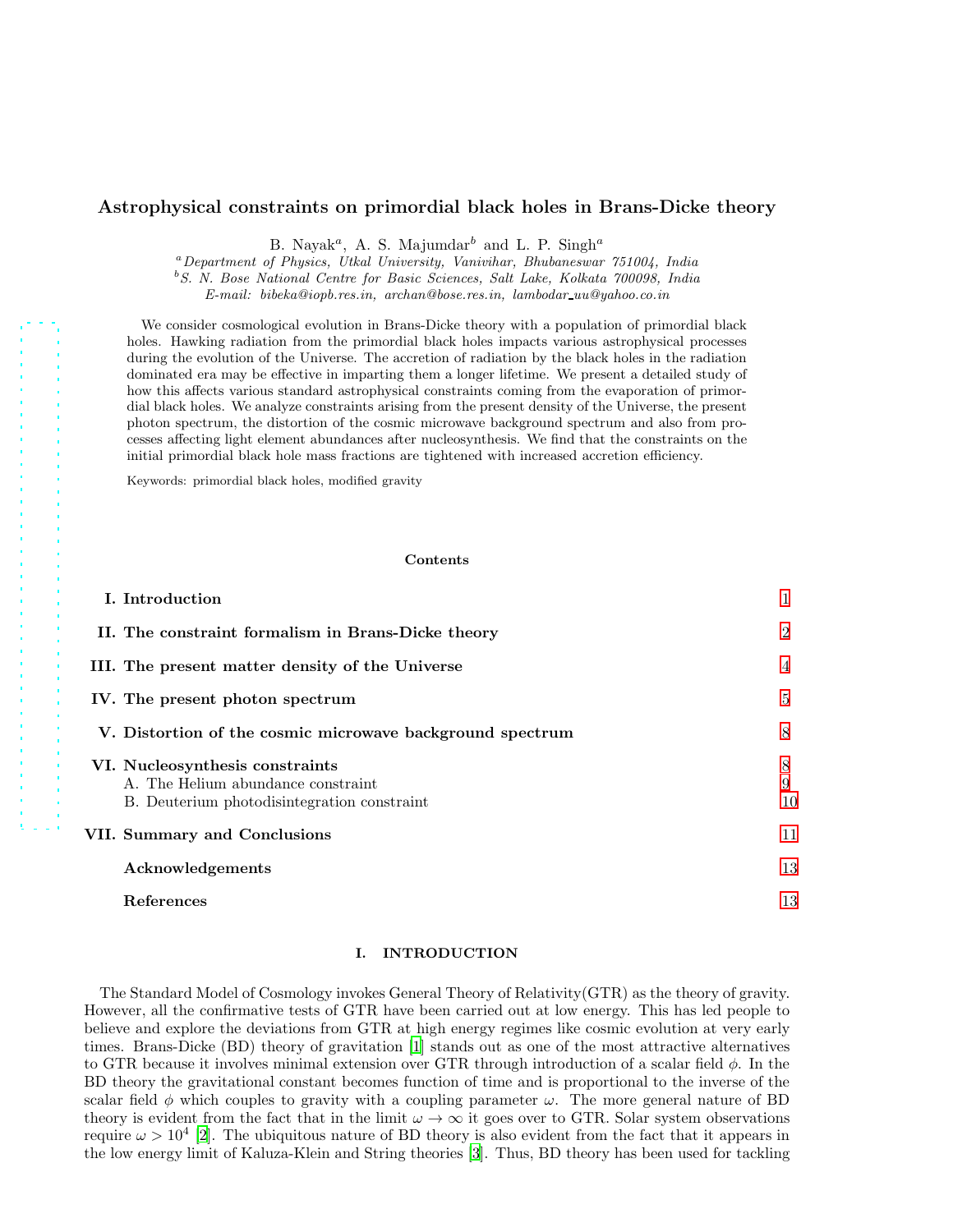a number of cosmological problems such as inflation [\[4](#page-12-5)], early and late time behaviour of the Universe [\[5\]](#page-12-6), cosmic acceleration and structure formation [\[6\]](#page-12-7), coincidence problem [\[7\]](#page-12-8) and problems relating to black holes [\[8\]](#page-12-9).

It has been pointed out that in the early stage of the Universe Primordial Black Holes (PBHs) could be formed due to various mechanisms such as inflation [\[9](#page-12-10)], initial inhomogeneous conditions [\[10](#page-12-11), [11](#page-12-12)], phase transition [\[12](#page-12-13)], bubble collision [\[13](#page-13-0)] and decay of cosmic loops [\[14\]](#page-13-1). In the usual formation scenarios, the typical mass of PBHs at the formation time could be as large as the mass contained in the Hubble volume  $M_H$  ranging down to about  $10^{-4}M_H$  [\[15\]](#page-13-2). The formation masses of PBHs could be thus small enough to have evaporated completely by the present epoch due to Hawking evaporation [\[16\]](#page-13-3). However, since the cosmological environment is very hot and dense in the radiation-dominated era, it is expected that appreciable absorption of the energy-matter from the surroundings could take place. It has been noticed that such accretion is most effective in altered gravity scenarios where the PBHs grow due to accretion of radiation at a rate smaller than that of the Hubble volume, thus providing for enough energy density for the PBHs to accrete causally. This is responsible for the prolongation of the lifetime of PBHs in braneworld models [\[17\]](#page-13-4) as well as in scalar-tensor models [\[18\]](#page-13-5).

The feasibility of black hole solutions in BD theory was first discussed by Hawking [\[19](#page-13-6)]. Using scalartensor gravity theories Barrow and Carr [\[20\]](#page-13-7) have studied PBH evaporation during various eras. It has been recently observed [\[21\]](#page-13-8) that in the context of Brans-Dicke theory, inclusion of accretion leads to the prolongation of PBH lifetime. Once formed, these PBHs will influence later cosmological epochs, leading to a number of observational constraints on their allowed abundance. These have been extensively investigated in the case of standard cosmology [\[22](#page-13-9)[–24\]](#page-13-10). In a recent work, Carr et al. [\[25\]](#page-13-11) have performed a detailed numerical study of the effect of the emission of quark and gluons by PBHs on the standard constraints. The standard constraints also get altered in different gravitational theories, as was studied in the context of Brans-Dicke cosmology without accretion [\[20](#page-13-7)], and brane-world cosmology [\[26](#page-13-12)[–28\]](#page-13-13). The aim of the present paper is to reanalyse the main constraints in the Brans-Dicke theory with the inclusion of accretion of radiation in the early Universe. The standard constraint formalism could get modified due to the change in theory of gravity and also due to the effect of accretion at early times, as was shown in the case of braneworld gravity by Clancy et al. [\[26\]](#page-13-12). In the present study we extend our previous work on the evolution of PBHs in BD theory including accretion [\[21\]](#page-13-8) to obtain several astrophysical constraints following the style of Clancy et al. [\[26\]](#page-13-12).

The plan of the paper is as follows. In the next section we first provide the key expressions related to PBH evaporation, accretion and lifetimes in the BD scenario, and then discuss the modified constraint formalism in BD theory that we use subsequently. In Section III we consider the observational constraints obtained from the present density of the Universe. In Section IV we discuss the present photon spectrum and constraints following from it. The constraints arising out of the distortion of the Cosmic Microwave Background (CMB) spectrum are evaluated in Section V. Light element abundances and photo-disintegration of the deuterium nuclei lead to further constraints on the initial PBH mass fraction, which are presented in Section VI. A summary of our results along with a Table with quantitative estimates of the various constraints are presented in Section VII.

# <span id="page-1-0"></span>II. THE CONSTRAINT FORMALISM IN BRANS-DICKE THEORY

For discussing the constraints that can arise from PBH evaporation, we label an epoch by cosmic time t. PBHs which are not evaporated by time t will only contribute to the overall energy density of PBHs. As the present observable Universe is nearly flat and, therefore, possesses critical density, the PBH mass density can be constrained on the ground that it should not overdominate the Universe. PBHs evaporate by producing bursts of evaporation products. The Hawking radiation from the PBHs which evaporate well before photon decoupling will thermalize with the surroundings, boosting the photon-to-baryon ratio [\[29\]](#page-13-14). In the case of evaporation after photon decoupling, the radiation spectrum is affected and subsequently redshifts in a monotonic manner. Thus, constraints arise from the cosmic background radiation at high frequencies [\[30,](#page-13-15) [34](#page-13-16), [41](#page-14-0)]. Further, if the PBHs evaporate close to the time of photon decoupling, it cannot be fully thermalised and will produce distortion in the cosmic microwave background spectrum. Generally speaking, at a given epoch, the constraint on various physical observables is usually dominated by those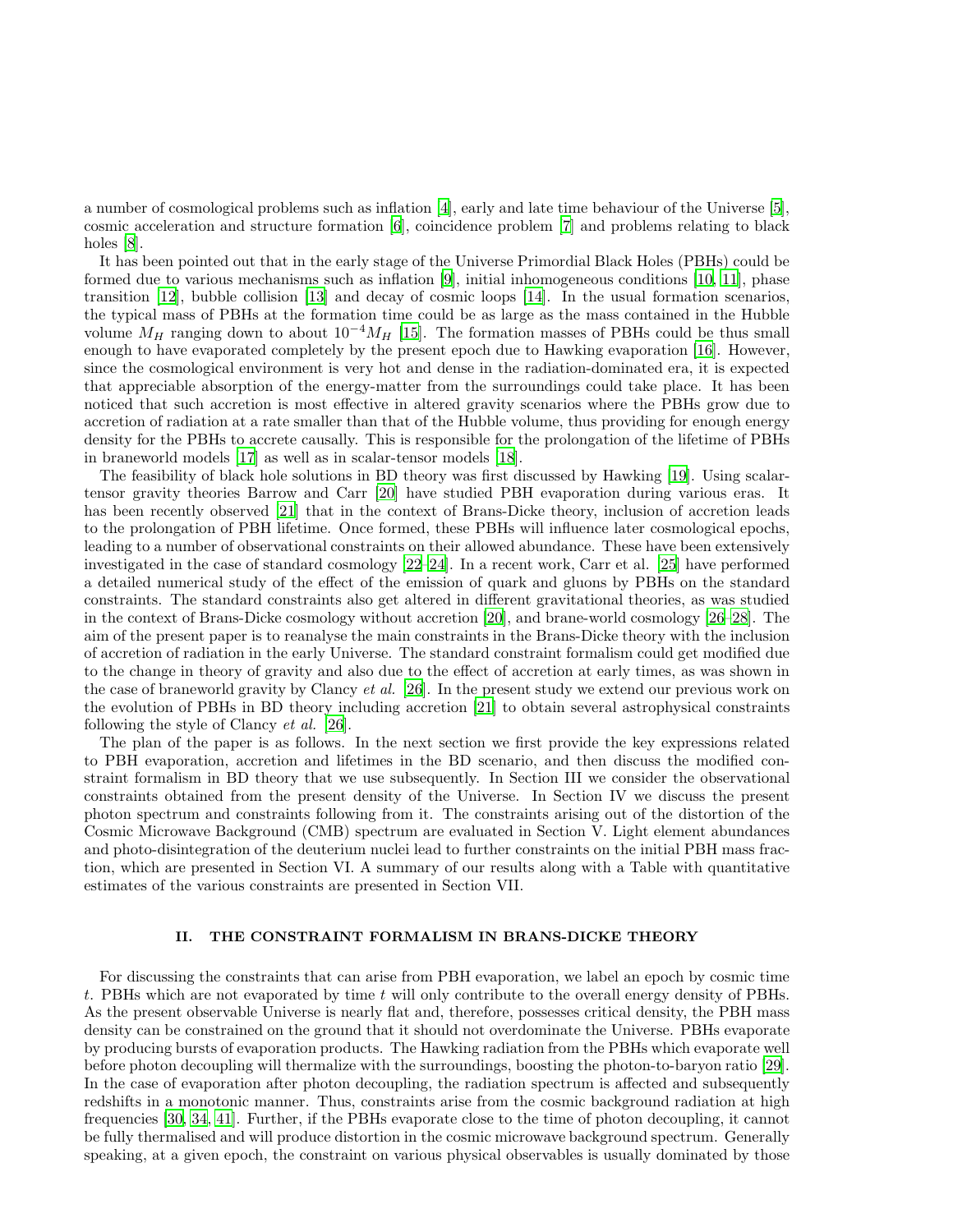PBHs with a lifetime of order of the epoch in question. Hence, the observational constraint can be translated into an upper limit on the initial mass fraction of PBHs.

We consider a flat FRW Universe which is radiation dominated upto a time  $t_e$  and matter-dominated thereafter. In the radiation-dominated era [\[20\]](#page-13-7)

$$
a(t) \propto t^{1/2}; \quad G = G_0 \left(\frac{t_0}{t_e}\right)^n,\tag{1}
$$

where  $G_0$  denotes the present value of G, and n is related to the Brans-Dicke parameter w by  $n =$  $2/(4+3w)$ . [In view of the observational bound on w [\[2\]](#page-12-3), we consider the value of n as  $n \sim 0.0001$  in our subsequent calculations]. The radius and temperature of a PBH is given by

$$
r = 2G_0 \left(\frac{t_0}{t_e}\right)^n M; \quad T_{BH} = \frac{m_{pl}^2}{8\pi M} \left(\frac{t_e}{t_0}\right)^n.
$$
 (2)

Similarly, in the matter-dominated era

$$
a(t) \propto t^{(2-n)/3}
$$
;  $G(t) = G_0 \left(\frac{t_0}{t}\right)^n$ , (3)

and

$$
r = 2G_0 \left(\frac{t_0}{t}\right)^n M \quad and \quad T_{BH} = \frac{m_{pl}^2}{8\pi M} \left(\frac{t}{t_0}\right)^n. \tag{4}
$$

In Brans-Dicke theory the evolution of a PBH [\[21](#page-13-8)] is described by

$$
\frac{dM}{dt} = \left(\frac{dM}{dt}\right)_{acc} + \left(\frac{dM}{dt}\right)_{evap} \tag{5}
$$

with the accretion and evaporation rates given by

$$
\left(\frac{dM}{dt}\right)_{acc} = 6fG_0 \left(\frac{t_0}{t_e}\right)^n \left(\frac{\dot{a}}{a}\right)^2 M^2
$$
\n(6)

and

<span id="page-2-1"></span>
$$
\left(\frac{dM}{dt}\right)_{evap} = -\alpha \left(\frac{t_e}{t_0}\right)^{2n} \frac{1}{M^2} \tag{7}
$$

where  $\alpha = \sigma/(256\pi^3 G_0^2)$ , with  $\sigma$  the Stefan-Boltzmann constant. f is the accretion efficiency which depends primarily on two factors: (i) how small the size of the black hole is compared to the cosmological horizon, and (ii) how efficient the black hole is in absorbing background radiation. The first factor is contingent upon various formation mechanisms. The second factor could depend, in turn on the thermal properties of the surrounding radiation, the mean free path of absorbed particles, as well as the backreaction due the black hole on the cosmological metric. Due to several uncertainties in the estimation of the above quantities, it is usually accepted to consider an accretion efficiency  $f$  in the range between 0 and 1.

Accretion makes the mass of PBH to grow a maximum value [\[21](#page-13-8)]

<span id="page-2-0"></span>
$$
M_{max} = M(t_c) = \frac{M_i}{1 - \frac{3}{2}f}
$$
\n(8)

where  $M_i$  is the initial mass of PBH and  $t_c$  is the time at which evaporation rate is equal to the accretion rate. Thus f is further restricted to lie in between 0 and  $\frac{2}{3}$  in Brans-Dicke theory. We assume the standard mechanism of PBH formation due to the gravitational collapse of density perturbations at the cosmological horizon scale [\[11\]](#page-12-12), which leads to  $M_i \simeq G^{-1}(t_i)t_i$ .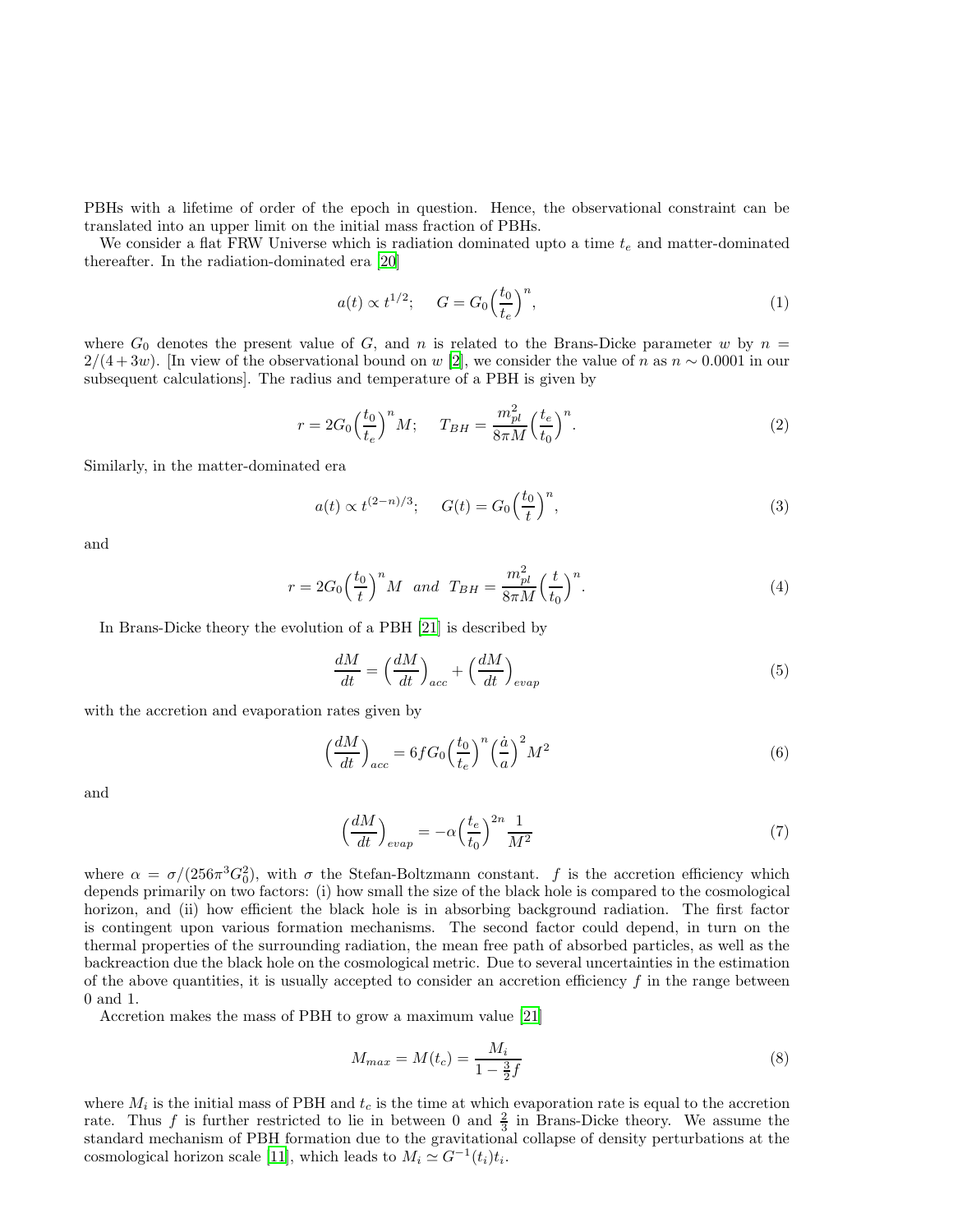The evaporation time of PBHs which completely evaporate in the radiation dominated era, is given by [\[21\]](#page-13-8)

$$
t_{evap} = t_c \left[ 1 + (3\alpha)^{-1} \left( \frac{t_0}{t_e} \right)^{2n} \left( \frac{M(t_c)^3}{t_c} \right) \right].
$$
 (9)

The PBHs which evaporate in the matter dominated era have their initial mass and evaporation time related as [\[21](#page-13-8)]

<span id="page-3-1"></span>
$$
M_i = \left\{1 - \frac{3}{2}f\right\} \times \left[3\alpha \left(\frac{t_e}{t_0}\right)^{2n} t_e \left\{1 + (2n+1)^{-1} \times \left\{ \left(\frac{t_{evap}}{t_e}\right)^{2n+1} - 1\right\} \right\}\right]^{1/3}.
$$
 (10)

Constraints on the allowed abundance of PBHs of a certain lifetime are formulated as upper bounds on their mass fraction. This mass fraction  $\alpha_t(M_i)$  is defined as the ratio of the energy density due to PBHs of initial mass  $M_i$  and the background radiation density, at a time  $t \geq t_i$ , as

$$
\alpha_t(M_i) = \frac{\rho_{PBH, M_i}(t)}{\rho_{rad}(t)}.
$$
\n(11)

The black holes first gain mass through accretion up to time  $t_c$ . During this stage  $\alpha_t$  scales as  $(Ma)$ . Subsequently, they begin to loose mass very gradually (i.e., the mass stays nearly constant, and therefore  $\alpha_t$  scales as a). This stage comes to an end when  $\alpha_t$  reaches the value  $\alpha_{evap}$  beyond which the black hole looses most of its mass in a final burst of evaporation. It then follows that if initial and final mass fractions denoted by  $\alpha_i$  and  $\alpha_{evap}$  respectively, are related by

$$
\alpha_{evap} = \alpha_i \frac{M(t_c)}{M(t_i)} \frac{a(t_{evap})}{a(t_i)}.
$$
\n(12)

Using equation [\(8\)](#page-2-0), we can write

<span id="page-3-2"></span>
$$
\alpha_{evap} = \alpha_i \left(\frac{1}{1 - \frac{3}{2}f}\right) \frac{a(t_{evap})}{a(t_i)}.\tag{13}
$$

The purpose of the following sections is to reconsider observational constraints on  $\alpha_{evap}$  at different cosmological epochs, trace them back to obtain constraints on the initial mass fraction  $\alpha_i$  taking into consideration accretion of radiation in the early universe by the PBHs in Brans-Dicke theory. It may be mentioned here that the recent paper by Carr et al. [\[25](#page-13-11)] has reanalyzed the standard constraints on primordial black holes by considering the effects of emission of quarks and gluons and the resultant secondary emission of photons. It was shown that the effect of secondary photon emission could alter the standard constraints on PBH fraction by a couple of orders of magnitude in certain cases, e.g., deuterium constraint, while leaving the standard constraints more or less unaltered in certain other cases, e.g., distortion of CMB spectrum. The results obtained by Carr et al. [\[25](#page-13-11)] are based on detailed numerical analysis. Of course, such a scenario of emission would also impact constraints on Brans-Dicke primordial black holes in more or less similar ways as they impact PBHs in the standard picture. However, the lack of analytical results describing the effect of such emission on the constraint formalism makes it considerably harder to perform a similar analysis in the context of an altered gravitational scenario. Since the primary aim of the present paper is to study the effect of Brans-Dicke theory on the constraint formalism, we do not attempt to perform any similar numerical analysis here. In stead, we make a note of the effects that emission of secondary photons could have on the different constraints, based on the results of Ref. [\[25](#page-13-11)].

# <span id="page-3-0"></span>III. THE PRESENT MATTER DENSITY OF THE UNIVERSE

For a particular value of f in Eq.[\(8\)](#page-2-0) with  $t_{evap} = t_0$ , and using Eq.[\(10\)](#page-3-1) one gets the formation time of PBHs that are evaporating today. Black holes formed later are essentially still intact and their density is constrained by the observed matter density in the present Universe. Here we are tracking the relative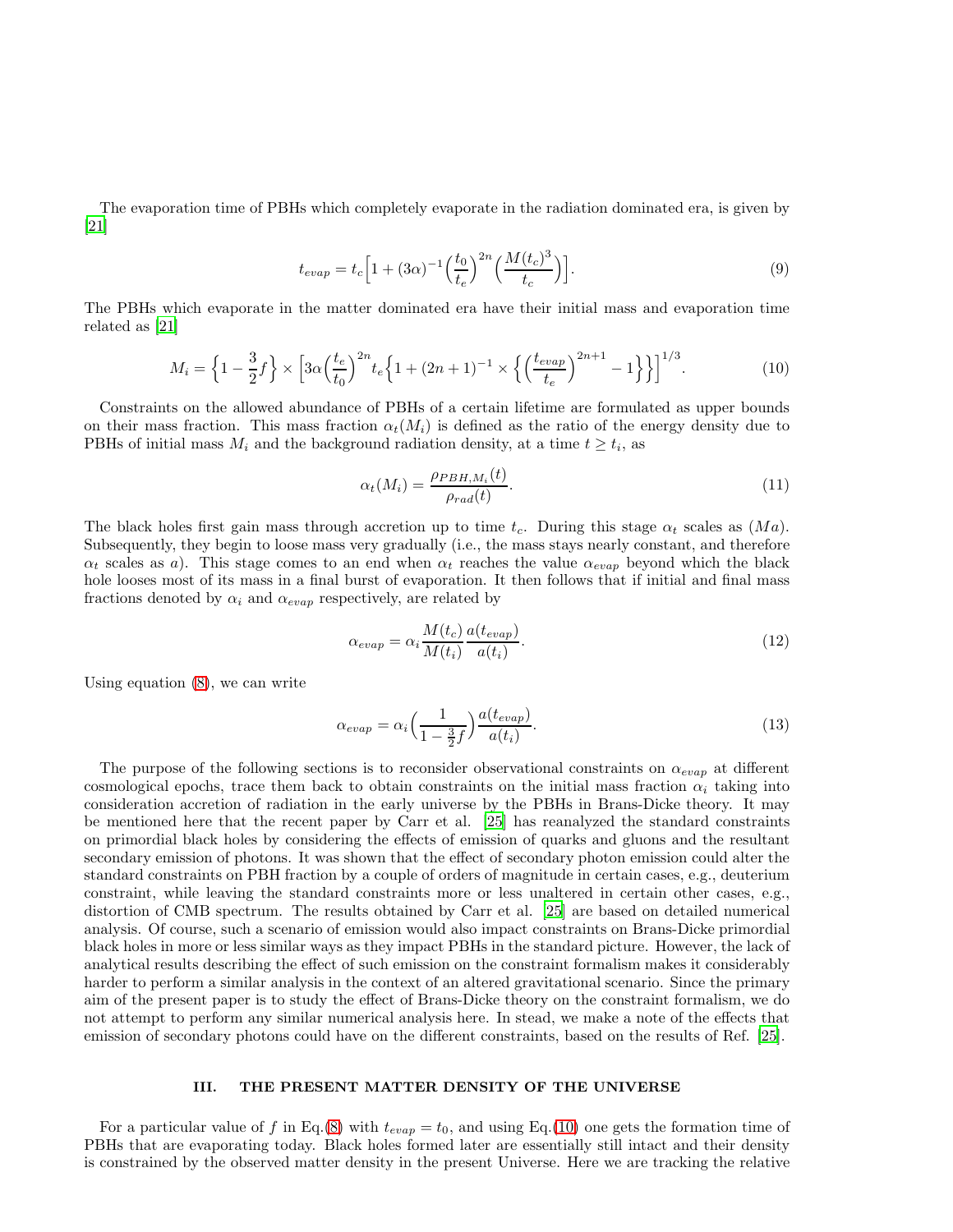densities of PBHs to radiation and we must ensure that, given the observed radiation density, this ratio does not imply that the PBH density exceeds the observed matter density of about 0.3 of the critical density. Phrased in this way, the constraint applies regardless of the presence of a cosmological constant and indicates that for any PBHs surviving to the present we must have

$$
\alpha_0(M) < \frac{0.3}{\Omega_{\gamma,0}}.\tag{14}
$$

The cosmic microwave background corresponds to a photon density of  $\Omega_{\gamma,0}h^2 = 2.47 \times 10^{-5}$  (with  $h = 0.7$ ) and conservatively, we can ignore the cosmic neutrinos. Thus, for PBHs that are about to evaporate today,  $t_{evap} \geq t_0$ , we get

$$
\alpha_{evap} < \frac{0.3}{\Omega_{\gamma,0}} \approx 6 \times 10^3. \tag{15}
$$

Using equation[\(13\)](#page-3-2), one can find

$$
\alpha_i < 3.43 \times 10^{-18} \times \left(1 - \frac{3}{2}f\right)^{3/2}.\tag{16}
$$

The constraint on the initial PBH mass fraction in the tandard cosmology is obtained as [\[31](#page-13-17)]

$$
\alpha_i < 10^{-18}.\tag{17}
$$

#### <span id="page-4-0"></span>IV. THE PRESENT PHOTON SPECTRUM

If PBHs evaporate between the time of photon decoupling( $t_{dec}$ ) and the present day, their radiation spectra will not be appreciably influenced by the background Universe, apart from being redshifted. Thus the spectra could constitute a fraction of the cosmic background radiation. The number of particles of a certain species j, emitted in 4-dimensional spacetime by a black hole of temperature  $T_{BH}$ , in a time interval dt and with momentum in the interval  $(k, k+dk)$  is

$$
dN_j = \sigma_j(k) \frac{dt}{exp(\frac{\omega}{T_{BH}}) \pm 1} \frac{d^3k}{(2\pi)^3}
$$
\n(18)

with  $\omega^2 = k^2 + m^2$ , where  $\sigma_j(k)$  is the emission cross-section for species j with momentum k and m is the mass of the particle.

For emission of photons with energy in the interval  $(E, E+ dE)$  above equation becomes

$$
dN = \frac{\sigma(E)}{2\pi^2} \frac{E^2}{exp(\frac{E}{T_{BH}}) - 1} dE dt.
$$
 (19)

Thus the spectral photon number emitted by a small black hole with lifetime  $t_{evap}$  is obtained from

$$
\frac{dN}{dE} = \int_0^{t_{evap}} \frac{\sigma(E)}{2\pi^2} \frac{E^2}{exp(\frac{E}{T_{BH}}) - 1} dt.
$$
\n(20)

But, in the high frequency limit  $E >> T_{BH}$ , all cross section reduce to the same value [\[26](#page-13-12)] as

$$
\sigma = 4\pi r_0^2 = \frac{1}{4\pi T_{BH}^2}.
$$
\n(21)

Now, the spectral number becomes

<span id="page-4-1"></span>
$$
\frac{dN}{dE} = \frac{1}{8\pi^3} \int_0^{t_{evap}} \frac{(\frac{E}{T_{BH}})^2}{exp(\frac{E}{T_{BH}}) - 1} dt.
$$
\n(22)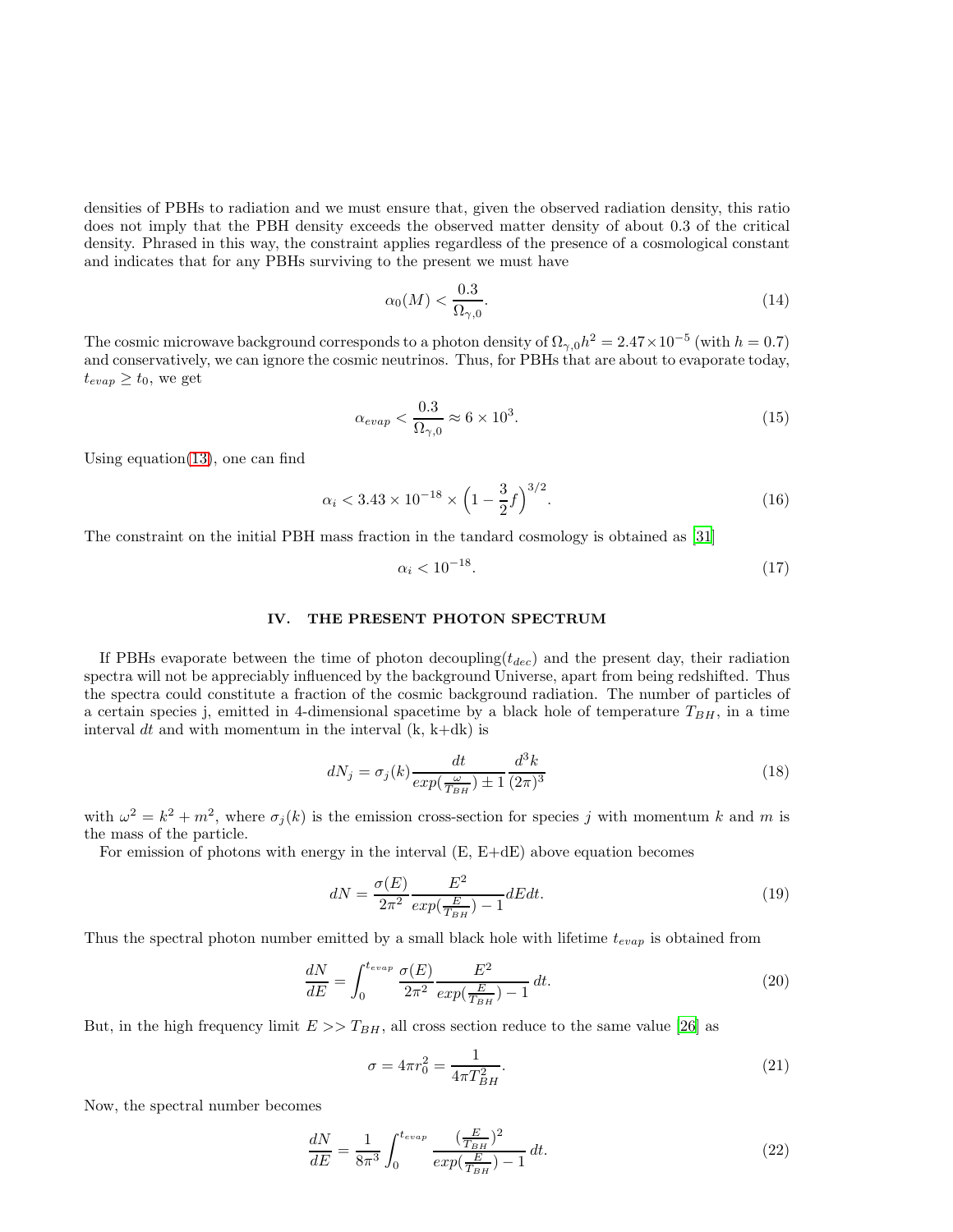In the high energy limit, the above integral yields the spectrum [\[26](#page-13-12)]

$$
\frac{dN}{dE} = \frac{24.886}{4096\pi^6} \alpha^{-1} \left(\frac{t_e}{t_0}\right)^n m_{pl}^6 E^{-3}.\tag{23}
$$

(where  $\alpha$  has been defined below Eq.[\(7\)](#page-2-1).) The spectrum declines as  $E^{-3}$  like the standard spectrum.

Now, consider black holes evaporating at a time  $t_{evap} \geq t_{dec}$ . We make the approximation that all the energy gets released instantly, but take the spectrum into account. The black hole mass fraction just before evaporation is given by

$$
\alpha_{evap} = \alpha_i \frac{M(t_c)}{M_i} \frac{a(t_{evap})}{a(t_i)},\tag{24}
$$

while the number density (which scales as  $a^{-3}$ ) is

$$
n_{evap}(M_i) = n_{evap}(M_c) \frac{a(t_c)^3}{a(t_i)^3},
$$
\n(25)

where

$$
n_{evap}(M_c) = \alpha_{evap} \frac{\rho_{rad}(t_{evap})}{M(t_c)}
$$
\n(26)

leading to

$$
n_{PBH}(t_{evap}) = \alpha_{evap} \frac{\rho_{rad}(t_{evap})}{M(t_c)} \left(1 - \frac{3}{2}f\right)^{-3/2}.\tag{27}
$$

The energy density in photons of energy E emitted between  $t_{evap}$  and  $t_{evap} + dt_{evap}$  is [\[26](#page-13-12)]

$$
dU_{tev}(E) = n_{PBH}(t_{evap})E^2 \frac{dN}{dE}(t_{evap}) \frac{dt_{evap}}{t_{evap}}.
$$
\n(28)

We require the present total energy density in Hawking photons at a certain energy scale  $E_0$ , denoted as  $U_0(E_0)$ .

The photon energy  $E$  emitted at time t undergoes redshift due to expansion of the Universe. So the photons emitted at time  $t_{evap}$  with energy E is related with presently observed energy as

$$
E(E_0) = E_0 \frac{a(t_0)}{a(t_{evap})}.
$$
\n(29)

Since

$$
\rho_{rad}(t_{evap}) = \rho_{rad}(t_0) \frac{a(t_0)^4}{a(t_{evap})^4},\tag{30}
$$

one gets

$$
U_0(E_0) = \int_{t_{dec}}^{t_0} dU_0(E_0) = \int_{t_{dec}}^{t_0} \frac{a(t_{evap})^4}{a(t_0)^4} dU_{tev}[E(E_0)].
$$
\n(31)

Substituting the relevant expressions and using  $Eq.(10)$  $Eq.(10)$ , we get

<span id="page-5-0"></span>
$$
U_0(E_0) = m_{pl} \left(\frac{t_0}{t_e}\right)^{(2-n)/3} (t_e)^{\frac{1}{2}+n} \left(\frac{t_0}{t_e}\right)^{\frac{n}{2}} (3\alpha)^{-1/2} \rho_{rad}(t_0) E_0^2 t_0^{(2-n)/3} (2n+1)^{\frac{1}{2}}
$$

$$
\int \alpha_i \left(1 - \frac{3}{2}f\right)^{-3} (t_{evap})^{-(\frac{1}{2}+n)} (t_{evap})^{-(2-n)/3} \frac{dN}{dE(E_0)} (t_{evap}) \frac{dt_{evap}}{t_{evap}}.
$$
(32)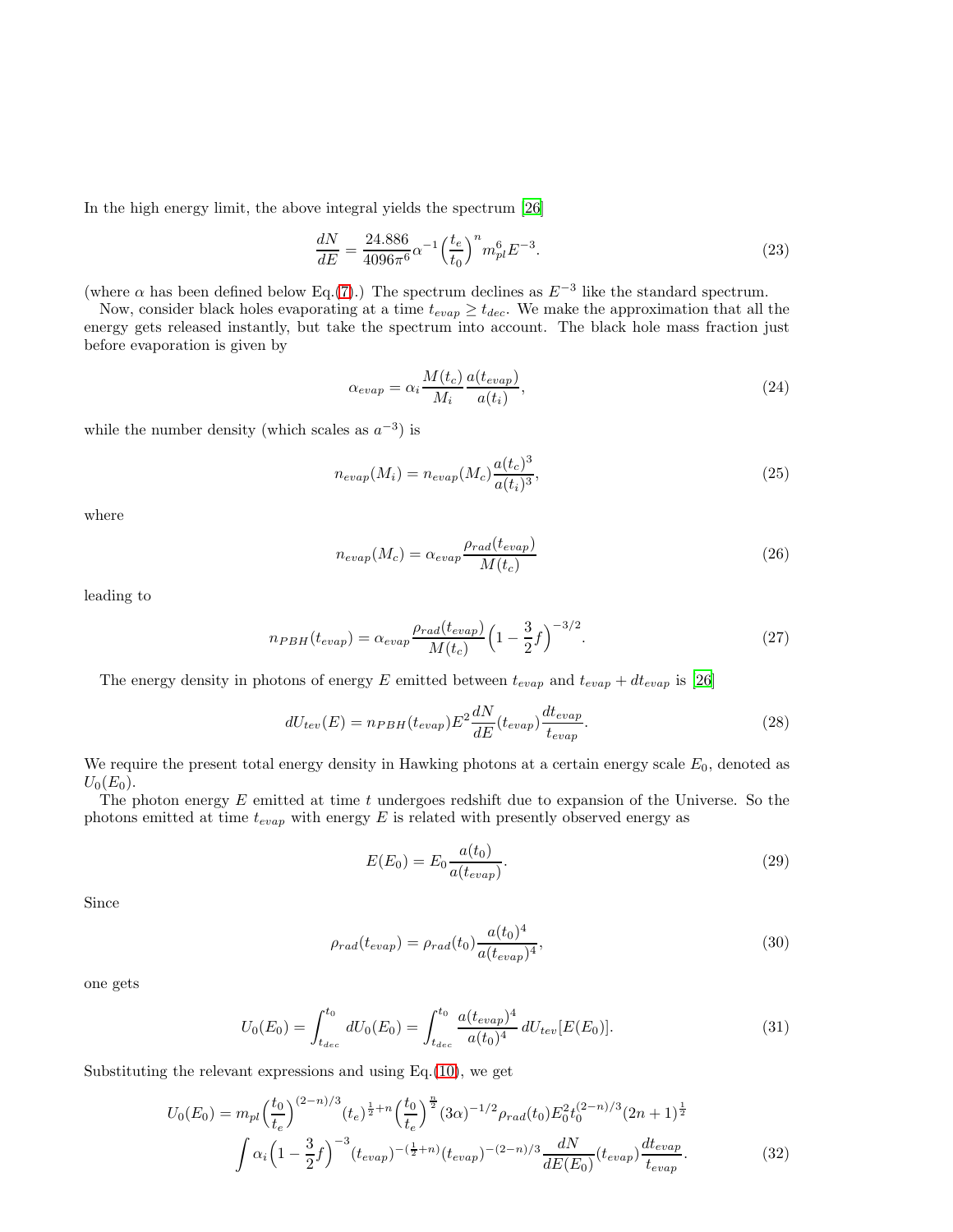The number spectrum of a black hole of initial temperature  $T_{BH}$  peaks at an energy  $E = bT_{BH}$ with  $b \approx 5$  [\[33](#page-13-18)] in the standard treatment. In the BD case the b-value remains unchanged since in its determination from the power spectrum of the emitted particles, G which in this case is  $\sim \phi^{-1}$ , gets cancelled. Therefore, unless  $\alpha_i$  is sharply peaked at particular initial epochs, the main contribution to the integral in Eq.[\(32\)](#page-5-0) is obtained when  $E(E_0) = bT_{BH}(t_{evap})$ , i.e., from PBHs evaporating at  $t_{evap} = t_{main}$ , where

$$
t_{main} \approx \left(\frac{E_0}{bT_{BH}(t_0)}\right)^{3/1-3n} t_0.
$$
\n(33)

The contribution from PBHs evaporating earlier will come from the high frequency end of their spectrum, while PBHs evaporating at later times will contribute radiation that originated in the low frequency end. Using  $x_i = b \approx 5$ , the number spectrum equation [\(22\)](#page-4-1) becomes

$$
\frac{dN}{dE(E_0)}(t_{evap}) = \frac{14.3}{4096\pi^6} \frac{m_{pl}^6}{\alpha} \left(\frac{t_e}{t_0}\right)^n E_0^{-3} \left(\frac{a(t_{evap})}{a(t_0)}\right)^3.
$$
\n(34)

Using this equation in equation[\(32\)](#page-5-0), we estimate the total energy density at energy  $E_0$  as

$$
U_0(E_0) = \frac{14.3}{4096\pi^6} \frac{m_{pl}^6}{\alpha} \left(\frac{t_e}{t_0}\right)^n m_{pl} \left(\frac{t_0}{t_e}\right)^{(4+n)/6} (t_e)^{\frac{1}{2}+n} (3\alpha)^{-1/2} \rho_{rad}(t_0) E_0^{-1} t_0^{(2-n)/3} (2n+1)^{\frac{1}{2}}
$$

$$
\int_{t_{dec}}^{t_{main}} \alpha_i (1 - \frac{3}{2}f)^{-3} (t_{evap})^{-(1+10n)/6} dt_{evap}, \qquad (35)
$$

which gives

$$
U_0(E_0) \propto E_0^{(3-16n)/(2-6n)}.\tag{36}
$$

In the standard spectrum  $U_0(E_0)$  varies as  $E_0^{3/2}$ .

Radiation at lower frequencies will originate from the low frequency ends of the instantaneous spectra, with the dominant contribution coming from PBHs evaporating around  $t_{dec}$ . Its intensity can generically be neglected as compared to the main frequency range [\[26](#page-13-12)]. For energies  $E_0 > bT_{BH}(t_0)$ , the dominant part comes from the high frequency tail of PBHs evaporating today. The number spectrum equation in the high energy limit is used to obtain

$$
U_0(E_0) = 6.16 \times 10^{54} E_0^{-1} \alpha_i \left(1 - \frac{3}{2} f\right)^{-3} \ keV cm^{-3} s^{-2} keV^{-1}.
$$
 (37)

The spectral surface brightness  $I(E_0)$ , an observational quantity, is related to the integrated energy density  $U_0(E_0)$  by [\[27](#page-13-19)]

<span id="page-6-0"></span>
$$
I(E_0) = \frac{c}{4\pi} \frac{U_0(E_0)}{E_0}.
$$
\n(38)

The overall peak in the present spectrum is at  $E_{peak} = bT_{BH}(t_0)$ . So equation[\(38\)](#page-6-0) gives

$$
I(E_{peak}) = 2.08 \times 10^{20} \left(1 - \frac{3}{2}f\right)^{-1} \alpha_i \ keV cm^{-2} s^{-1} s r^{-1} keV^{-1}.
$$
 (39)

Considering a value of  $E_{peak} \approx 100$  Mev [\[34\]](#page-13-16), which is not too far from the present observational range [\[35\]](#page-13-20) of  $\gamma$ -rays, we have

$$
I_{obs} = 1.11 \times 10^{-5} \ keV cm^{-2} s^{-1} sr^{-1} keV^{-1}.
$$
 (40)

The constraint  $I(E_{peak}) < I_{obs}$  then results in an upper limit on the initial mass fraction as

$$
\alpha_i < 5.34 \times 10^{-26} \times \left(1 - \frac{3}{2}f\right). \tag{41}
$$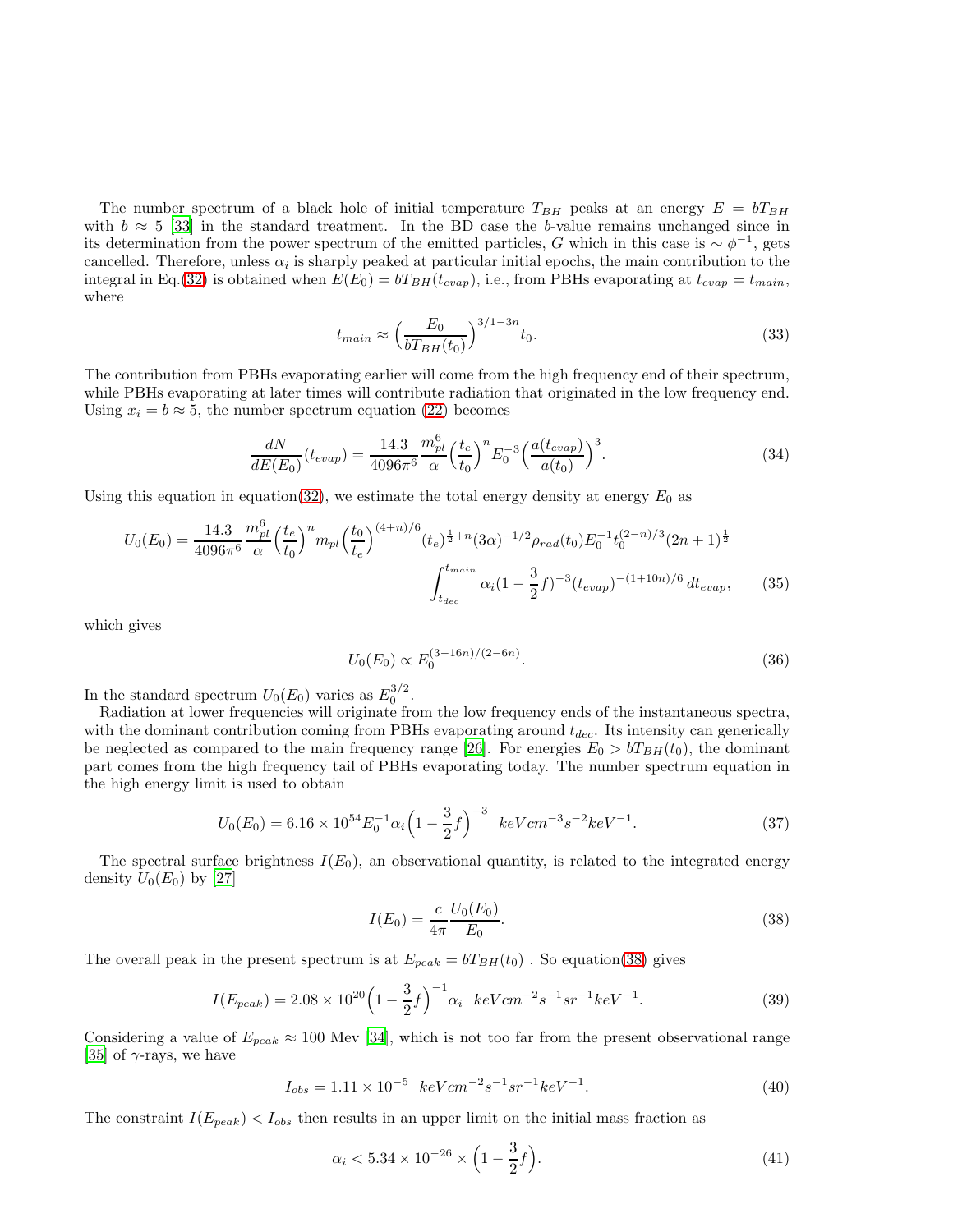For comparison, the corresponding constraint in the standard case is obtained from the gamma-ray background at  $E_{peak} = 100MeV$  and reads  $\alpha_i < 10^{-27}$  [\[23](#page-13-21), [34](#page-13-16), [41\]](#page-14-0). It may be noted here that the recent work of Carr et al. [\[25\]](#page-13-11) confirms earlier results [\[36\]](#page-13-22) that the spectrum of secondary photons is peaked at  $E \approx 68 MeV$ , independent of the PBH temperature. Our constraint on the PBH mass fraction originates from considering the peak value  $E \approx 100 MeV$  for primary photons. As shown by Carr et al. [\[25\]](#page-13-11), secondary photon emission may dominate when the PBH mass falls below the QCD scale, in which case the constraints may be altered at most by an order of magnitude. Similar considerations would apply to the Brans-Dicke case, but the exact magnitude of the constraint would require numerical analysis to be evaluated.

## <span id="page-7-0"></span>V. DISTORTION OF THE COSMIC MICROWAVE BACKGROUND SPECTRUM

Hawking radiation emitted at redshifts  $z \le 2 \times 10^6$  or  $t \ge 4 \times 10^{-10} t_0$  can not be fully thermalised and will disturb the Cosmic Microwave Background spectrum. The corresponding modification of the Planck spectrum is described by the chemical potential  $\mu$  [\[37\]](#page-13-23), which is related with injected energy density as

$$
\frac{\rho_{evap}}{\rho_{rad}(t)} = 0.71\mu,\tag{42}
$$

where  $\rho_{evap}$  is the energy density injected by evaporating PBHs. Observational results [\[38\]](#page-13-24) suggest an upper limit on  $\mu$  given by

<span id="page-7-2"></span>
$$
\mu < 9 \times 10^{-5}.\tag{43}
$$

Assuming that about a half of the energy is emitted in the form of particles capable to disturb the CMB spectrum, one can write

$$
\frac{1}{2}\alpha_{evap} = 0.71\mu.\tag{44}
$$

Using equation [\(43\)](#page-7-2), we get

$$
\alpha_{evap} < 1.28 \times 10^{-4},\tag{45}
$$

which leads to the initial PBH mass fraction constraint as

$$
\alpha_i < 1.28 \times 10^{-21} \times \left(1 - \frac{3}{2}f\right)^{3/2}.\tag{46}
$$

In the standard cosmology the corresponding constraint is [\[39\]](#page-13-25)

$$
\alpha_i < 10^{-21}.\tag{47}
$$

In a recent work it was shown by Tashiro and Sugiyama [\[40](#page-14-1)], that secondary photon emissions leading to non-zero chemical potential for photons could impact the CMB spectrum. However, it follows from the analysis of Carr et al. [\[25\]](#page-13-11), that the constraint on the PBH mass fraction stays around the value  $10^{-21}$ .

## <span id="page-7-1"></span>VI. NUCLEOSYNTHESIS CONSTRAINTS

Standard big-bang primordial nucleosynthesis is one of the most well-understood processes in the early Universe. Therefore, this era is an important benchmark to look for effects due to the interactions of particles emitted by PBHs [\[41](#page-14-0)]. Several detailed investigations of PBHs in standard cosmology have computed the predicted changes in the density of light elements [\[42,](#page-14-2) [43\]](#page-14-3). Existing observational limits on the light element abundances have then been used to put constraints on the size of such modifications,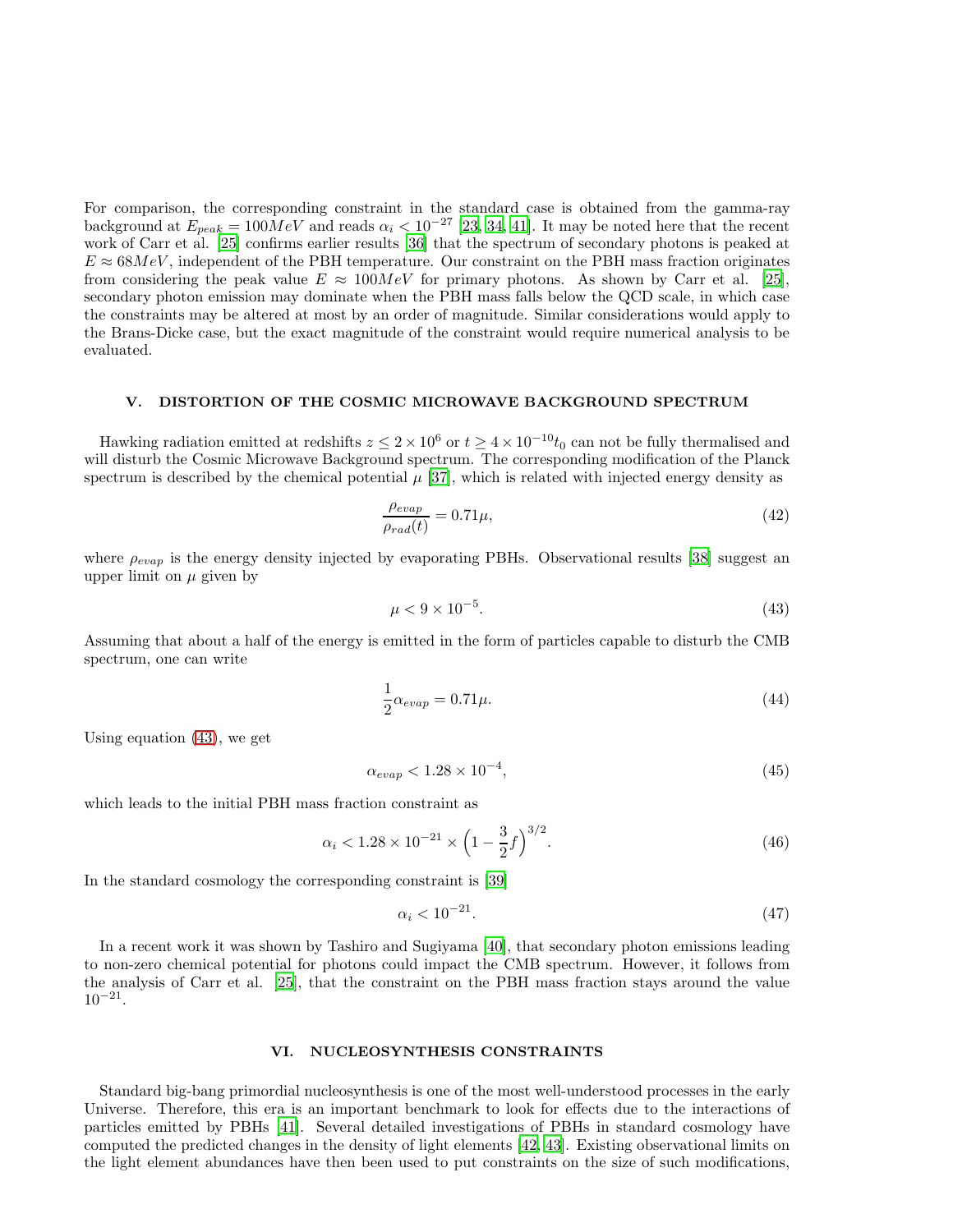which in turn lead to constraints on the numbers of PBHs that could evaporate both during and after nucleosynthesis. In the standard scenario, the PBHs which evaporate during nucleosynthesis with  $t_{evap}$ between 1s to 400s, have initial masses in between  $10^9$ g and  $10^{10}$ g. This remains nearly the same in Brans-Dicke theory where the initial mass varies between  $3.1 \times 10^9 \times (1 - \frac{3}{2}f)$ g and  $2.28 \times 10^{10} \times (1 - \frac{3}{2}f)$ g. Following again the analysis of Clancy, Guedens and Liddle [\[26\]](#page-13-12) (performed in the context of braneworld black holes) here we examine two nucleosynthesis constraints in the context of the Brans-Dicke theory, namely the constraint on the increase in production of helium-4 due to the injection of PBH hardons [\[43,](#page-14-3) [44\]](#page-14-4) and the constraint on the destruction of primordial deuterium by PBH photons [\[43,](#page-14-3) [45](#page-14-5)]. Note here that the nucleosynthesis constraints are the ones that could be most affected by taking into account quark and gluon emission by PBHs. Inter-conversion between protons and neutrons due to emitted mesons and anti-nucleons increases the n/p freeze-out ratio as well as the final He-4 abundance, as shown by Carr et al. [\[25\]](#page-13-11) in their recent work. Our main aim here is to get a reasonable estimate of how such constraints are modified in BD theory.

#### <span id="page-8-0"></span>A. The Helium abundance constraint

The total number density of emitted particles from the complete evaporation of PBHs of some initial mass may be expressed as

$$
N_{em} = \frac{\rho_{PBH}}{E_{em}},\tag{48}
$$

where  $\leq E_{em}$  is the average energy of the emitted particles. The ratio of the energy density in PBHs at evaporation to the background radiation energy density is therefore

$$
\frac{\rho_{PBH}}{\rho_{rad}} = \alpha_{evap} = \frac{\langle E_{em} \rangle N_{em}}{\langle E_{rad} \rangle N_{rad}},\tag{49}
$$

where  $\langle E_{rad} \rangle$  and  $N_{rad}$  are the average energy and number density of the particles comprising the background cosmological radiation fluid. The ratio of the average energies can be approximated by the ratio of the PBH temperature at the onset of evaporation to the background temperature at evaporation, i.e.,

$$
\frac{E_{em}}{E_{rad}} = \frac{T_{BH}}{T_{evap}}.\tag{50}
$$

Using equation  $(2)$ – $(8)$  and applying the standard cosmological temperature-time relation [\[46\]](#page-14-6)

$$
t = 0.301g_*^{-1} \frac{m_{pl}}{T^2} \tag{51}
$$

(where  $g_*$  is a constant having value 10.78), one gets

$$
\frac{E_{rad}}{E_{em}} = \frac{T_{evap}}{T_{BH}} = 7.28 \times \left(1 - \frac{3}{2}f\right) \left(\frac{M(t_c)}{m_{pl}}\right)^{-1/2}.
$$
\n(52)

The total emitted number density at time  $t_{evap}$  during nucleosynthesis thus becomes

$$
N_{em} = 7.28 \left( 1 - \frac{3}{2} f \right) \alpha_{evap} \left( \frac{M(t_c)}{m_{pl}} \right)^{-1/2} N_{rad}.
$$
 (53)

Using observational estimations, Clancy et. al.[\[26](#page-13-12)] found that

$$
N_{em} < \frac{2.8}{100F} n_b,\tag{54}
$$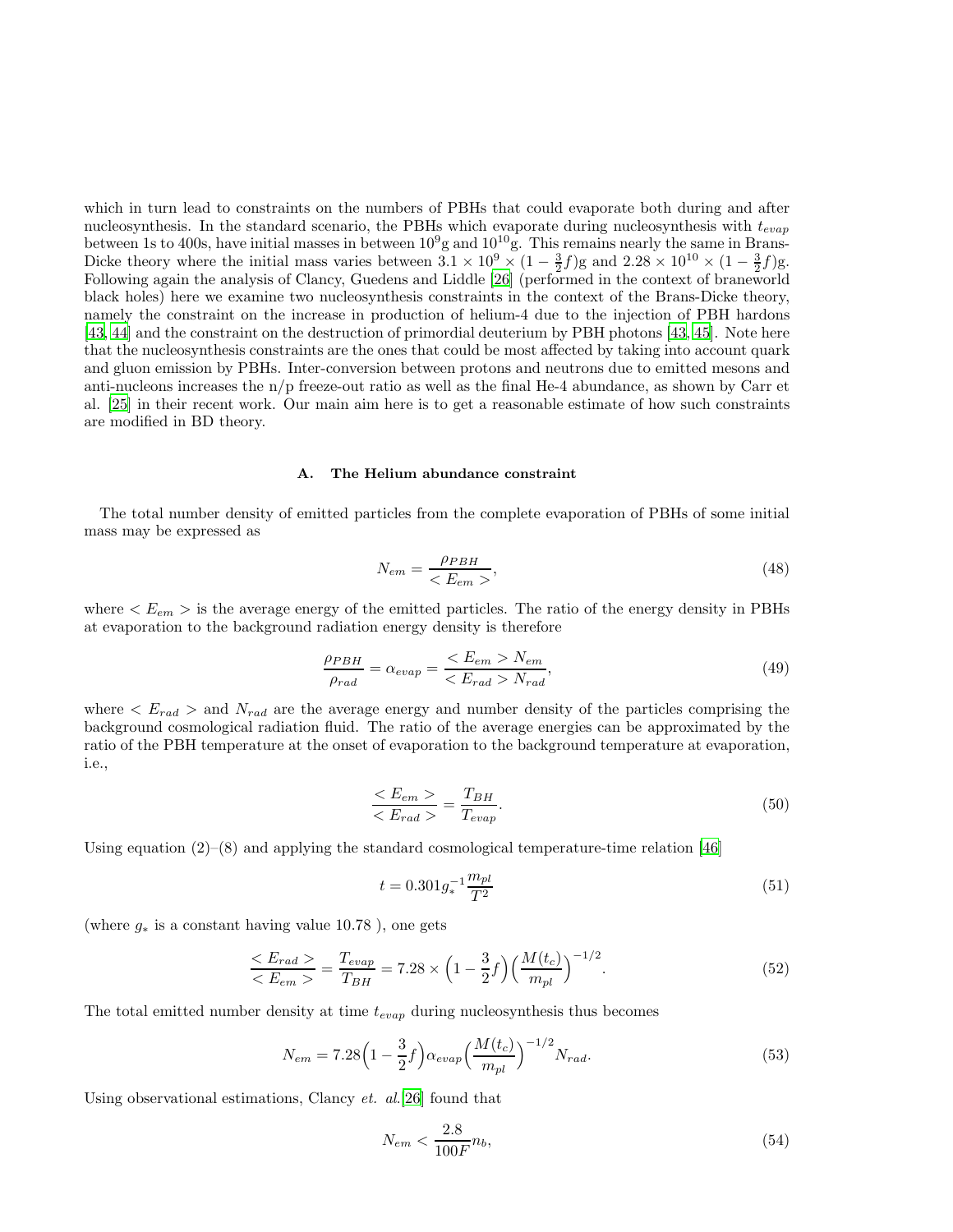where F is the fraction of the total particles emitted by PBH having value  $F \leq 0.2$ . Comparing above two equations, one can get

<span id="page-9-1"></span>
$$
\alpha_{evap} < \frac{0.38}{F} \times 10^{-2} \left( 1 - \frac{3}{2} f \right)^{-1} \left( \frac{M(t_c)}{m_{pl}} \right)^{1/2} \eta_{evap},\tag{55}
$$

where  $\eta_{evap} = \frac{n_b}{N_{rad}}$  is the baryon to photon ratio at evaporation. Assuming that  $\eta$  is fixed from evaporation up to present times, i.e.,  $\eta_{evap} = \eta_0$  and using the relation  $\eta_0 \approx 2.8 \times 10^{-8} \Omega_b h^2$  with  $\Omega_b h^2 \approx 0.02$ , Eq.[\(55\)](#page-9-1) becomes

$$
\alpha_{evap} < 1.064 \times 10^{-11} \times \left(1 - \frac{3}{2}f\right)^{-1} \left(\frac{M(t_c)}{m_{pl}}\right)^{1/2}.\tag{56}
$$

The bounds imposed at nucleosynthesis can be converted into bounds on the initial PBH mass fraction for PBHs that evaporate at  $t_{evap} = 400$ s:

<span id="page-9-2"></span>
$$
\alpha_i < 8 \times 10^{-20} \times \left(\frac{M_i}{10^9 g}\right)^{1/2}.\tag{57}
$$

One may compare the constraint with that of standard cosmology [\[43](#page-14-3), [44\]](#page-14-4)

$$
\alpha_i < 3 \times 10^{-18} \left(\frac{M_i}{10^9 g}\right)^{1/2}.\tag{58}
$$

Equation[\(57\)](#page-9-2) further leads to

$$
\alpha_i < 3.82 \times 10^{-19} \times \left(1 - \frac{3}{2}f\right)^{1/2}.\tag{59}
$$

It turns out from the analysis by Carr et al. [\[25](#page-13-11)] that by considering the effects of quark and gluon emission by the PBHs, an earlier constraint [\[43\]](#page-14-3) on the PBH mass fraction is actually weakened in the relevant mass range that we are also considering for our analysis in the Brans-Dicke case.

# <span id="page-9-0"></span>B. Deuterium photodisintegration constraint

The high-energy particles emitted by evaporating PBHs both during and after nucleosynthesis can be sufficiently energetic to disrupt primordial nuclei. One important reaction of this type is photodisintegration which entails the destruction of primordial nuclei by high-energy PBH photons. Of all the primordial nuclei, deuterium is the most susceptible to photon-disintegration. If  $\Delta M$  is the PBH mass evaporated between times  $t_1$  and  $t_2$  during which deuterons are destroyed and  $M_b$  is the baryonic mass, then [\[45\]](#page-14-5)

<span id="page-9-3"></span>
$$
\frac{\Delta M}{M_b} \le \frac{\epsilon}{f_\gamma \beta} \frac{E_*}{m_p},\tag{60}
$$

where  $f_{\gamma}$  is the fraction of mass that decays into photons,  $\epsilon$  is the depletion factor,  $E_*$  and  $\beta$  are constants.  $t_1$  and  $t_2$  are taken to be the end of nucleosynthesis and the onset of recombination respectively. We estimate  $\Delta M$  by the PBH mass evaporated shortly after nucleosynthesis. It is usually justified to take  $|45|$ 

$$
\frac{\Delta M}{M_b} = \left[\frac{\rho_{PBH}}{\rho_b}\right]_{t_{evap}}\tag{61}
$$

with  $t_{evap}$  some time after nucleosynthesis, either when a narrow mass range of PBHs evaporates, or straight after nucleosynthesis for an extended mass spectrum. Equation [\(60\)](#page-9-3) then leads to

<span id="page-9-4"></span>
$$
\alpha_{evap} \le \left[\frac{\rho_b}{\rho_{rad}}\right]_{t_{evap}} \frac{\epsilon}{f_\gamma \beta} \frac{E_*}{m_p}.\tag{62}
$$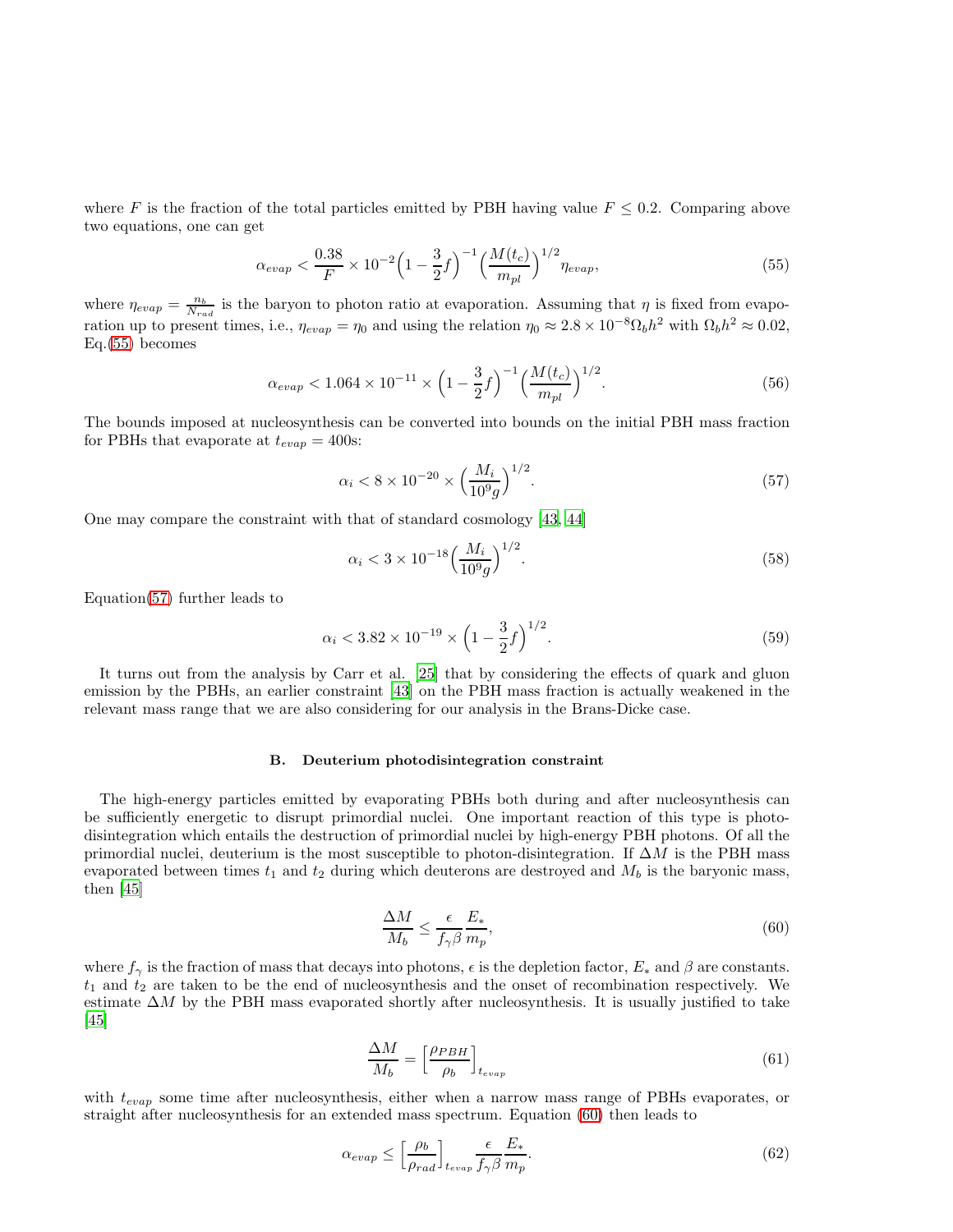Since  $\rho_b \propto a^{-3}$  and  $\rho_{rad} \propto a^{-4}$ , it follows that

$$
\left[\frac{\rho_b}{\rho_{rad}}\right]_{t_{evap}} = \frac{a(t_{evap})}{a(t_e)} \left[\frac{\rho_b}{\rho_{rad}}\right]_{t_e} = 2 \frac{a(t)}{a(t_e)} \Omega_b(t_e)
$$
\n(63)

as  $\rho_{rad} = \rho_{tot}/2 \approx \rho_c/2$  at the time of matter radiation equality  $t_e = 10^{11}$ s. The baryon density parameter at equality is related to the present one, as the matter density parameter at equality is given by  $\Omega_m(t_e) \approx 1/2$ .

<span id="page-10-1"></span>
$$
\Omega(t_e) = \frac{\Omega_m(t_e)}{\Omega_m(t_0)} \Omega_b(t_0) \approx \frac{1}{2} \frac{\Omega_b(t_0)}{\Omega_m(t_0)}.
$$
\n(64)

Using equation  $(64)$  in equation  $(62)$ , one gets

$$
\alpha_{evap} \le \frac{\epsilon}{f_{\gamma}\beta} \frac{E_*}{m_p} \left(\frac{t_{evap}}{t_e}\right)^{1/2} \frac{\Omega_b(t_0)}{\Omega_m(t_0)}.
$$
\n(65)

Using numerical values of constants [\[26](#page-13-12)]  $f_{\gamma} = 0.1, E_* = 10^{-1}$ Gev,  $\beta = 1, \epsilon \sim 1$  and taking the ratio of the present baryonic density to the total matter density as 0.1, we get

$$
\alpha_{evap} \le 1.066 \times 10^{-28} \left(\frac{t_{evap}}{t_{pl}}\right)^{1/2}.
$$
\n(66)

For  $t_{evap} = 400$  sec, the constraint becomes

$$
\alpha_{evap} \le 6.74 \times 10^{-6},\tag{67}
$$

which gives

$$
\alpha_i \le 5.1 \times 10^{-21} \times \left(1 - \frac{3}{2}f\right)^{3/2}.\tag{68}
$$

In standard case this constraint is [\[43](#page-14-3), [45](#page-14-5)]

$$
\alpha_i \le 10^{-21}.\tag{69}
$$

The recent analysis by Carr et al. [\[25\]](#page-13-11) reveals that the standard deuterium constraint [\[43](#page-14-3)] is tightened by two orders of magnitude, since hadrodissociation of helium due to injected nuclei produces more deuterium. The same is expected to be true for the Brans-Dicke scenario, but, as in the earlier cases, only detailed numerical simulations could reveal the actual quantitative changes on the constraints.

#### <span id="page-10-0"></span>VII. SUMMARY AND CONCLUSIONS

In this paper we have analyzed several astrophysical constraints on the initial mass fraction of primordial black holes that could grow due to accretion of radiation in the early Universe in Brans-Dicke cosmology. It is well-known that PBHs loose mass due to Hawking evaporation with their lifetime depending upon their initial masses. However, the accretion of radiation could be an efficient process in the BD formalism, depending upon the accretion efficiency, leading to the growth of mass and thereby enhancing their lifetime [\[18,](#page-13-5) [21](#page-13-8)]. Such PBHs, once formed, will influence the later cosmological epochs through their total density, and also through the products of their evaporation. Since the standard cosmological scenario is based on a sound observational footing, at least from the era of nucleosynthesis onwards, any modification due to surviving PBHs at various eras is tightly constrained by various observational results, such as the photon spectrum, CMB radiation, light element abundances, etc. Such constraints, in turn, can be translated into constraints on the initial PBH mass fraction. This translation is contingent on the particular cosmological evolution, and is thus sensitive to the theory of gravity considered, as has been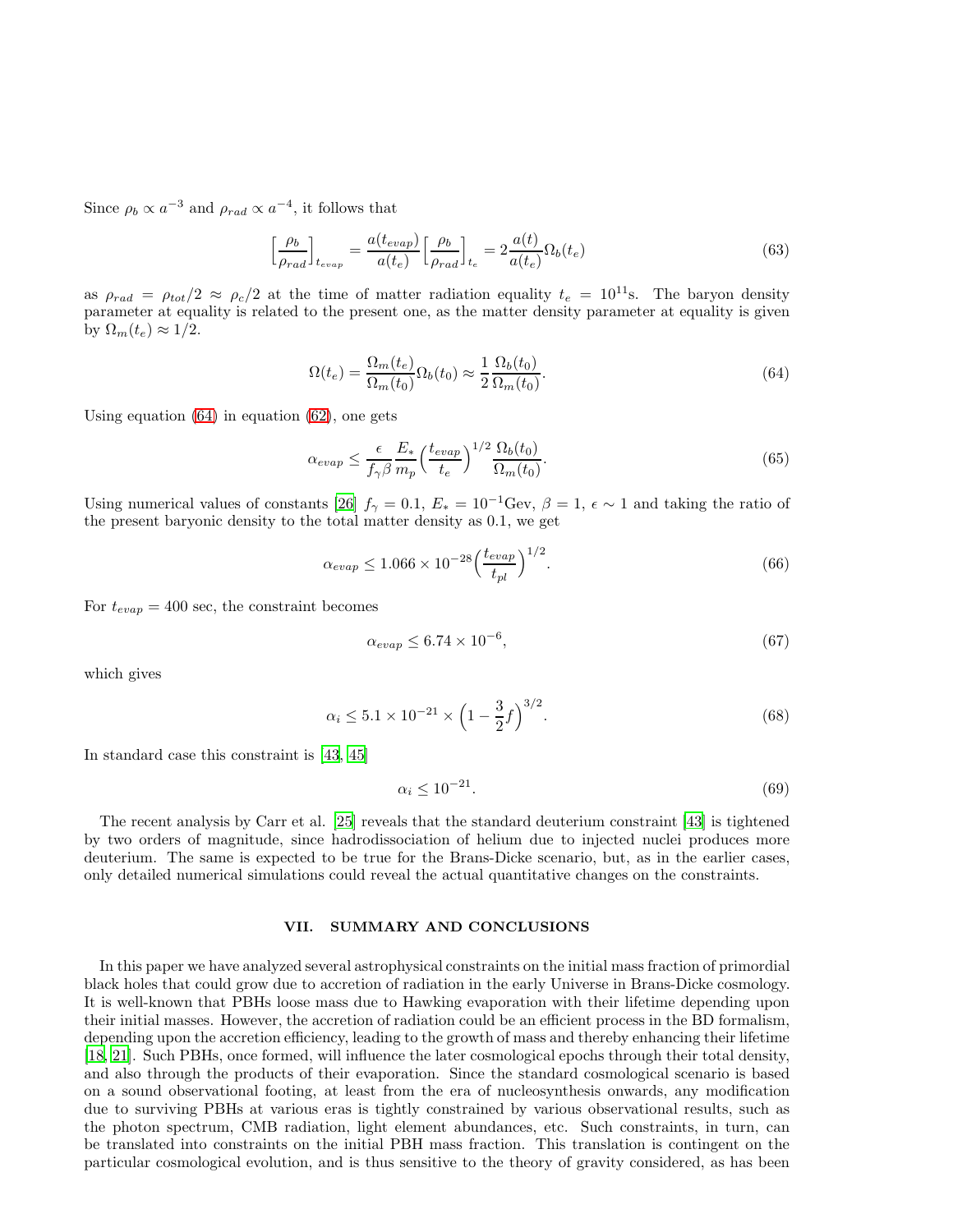| Cause of the Constraint | $f=0$                  | $f = 0.25$             | $f = 0.45$             | $f = 0.65$             |
|-------------------------|------------------------|------------------------|------------------------|------------------------|
| Present Density         | $3.43 \times 10^{-18}$ | $1.69 \times 10^{-18}$ | $0.62 \times 10^{-18}$ | $0.01 \times 10^{-18}$ |
| Photon Spectrum         | $5.34 \times 10^{-26}$ | $3.34 \times 10^{-26}$ | $1.73 \times 10^{-26}$ | $1.33 \times 10^{-27}$ |
| Distortion of CMB       | $1.28 \times 10^{-21}$ | $0.63 \times 10^{-21}$ | $0.23 \times 10^{-21}$ | $0.05 \times 10^{-22}$ |
| Helium abundance        | $3.82 \times 10^{-19}$ | $3.01 \times 10^{-19}$ | $2.18 \times 10^{-19}$ | $0.60 \times 10^{-19}$ |
| Deuterium abundance     | $5.10 \times 10^{-21}$ | $2.52 \times 10^{-21}$ | $0.94 \times 10^{-21}$ | $0.02 \times 10^{-21}$ |

TABLE I: The variation of the upper bound of the initial PBH mass fraction( $\alpha_i$ ) with the accretion efficiency f for different cases is shown in the table

shown earlier in the context of BD gravity without accretion [\[20\]](#page-13-7), and also in the context of braneworld gravity [\[26\]](#page-13-12). Moreover, inclusion of the effect of accretion also impacts upon the constraints, as seen earlier in the context of braneworld gravity [\[26](#page-13-12)], and also as shown by us in the present work.

The summary of our results are presented in Table 1. Here we enlist the upper bounds on the initial mass fraction of PBHs that are allowed by taking into considerations various observational features as listed. These constraints obviously depend upon the accretion efficiency, as seen from the displayed numbers. The initial constraints are usually the most severe for those black holes whose lifetimes are comparable with the cosmic time of the epoch at which the observational constraint is imposed, and our displayed results correspond to such cases. We consider three different values of the accretion efficiency, with  $f \approx 2/3$  corresponding to the maximum allowed in BD theory. The  $f = 0$  case corresponds to the BD formalism without accretion. It is seen that in all cases the inclusion of accretion strengthens the constraint on the upper bound of the initial PBH mass fraction.

Since the present observable Universe is flat, the mass density of presently surviving PBHs should not exceed that of dark matter which is about 0.3 times the critical density. This imposes a constraint on initial PBH mass fraction which is of order  $10^{-18}$  for lower accretion efficiencies and grows by two orders for higher accretion efficiencies. The standard cosmology constraint is of order  $10^{-18}$ . PBHs which evaporate between photon decoupling and the present age leave behind a spectrum that peaks at a temperature of the order of the black hole temperature at the onset of evaporation of PBHs with  $t_{evap} \approx t_0$ . In this case the bound on the initial PBH mass fraction is comparable with standard cosmology for higher accretion efficiencies and grows weaker by one order for lower accretion efficiencies. If evaporation products are released around the Sunyayev-Zel'dovich time  $t_{SZ} \approx 4 \times 10^{-10} t_0$ , they will fail to fully thermalize the background radiation. This time, however, is sufficiently early for the excess energy to distort the background blackbody spectrum. Limits on the allowed distortion of the CMB spectrum then imply limits on PBH mass fraction. For lower accretion efficiencies this constraint is of the same order as in standard cosmology, but increases more than three orders for maximally efficient accretion. If there were a population of PBHs evaporating during or after the era of nucleosynthesis, this could have led to significant change in the final light element abundances. Considering the Helium abundance as an example, we have found that the constraint on the initial PBH mass fraction once again varies as it started from a value of nearly one order less compared to standard cosmology and grows closer to it as accretion efficiency increases. Considering photon-disintegration and change in deuterium abundance, we find that the initial constraint is nearly of the same order as the standard value for low accretion efficiencies, increasing by nearly two orders for higher values. Comparing the constraints due to the different observational features considered in this work, we note that the photon spectrum imposes the most stringent limits on the initial PBH mass fraction.

We conclude by emphasizing that Brans-Dicke cosmology which provides a viable alternative to the standard scenario, imposes upper bounds on the allowed initial mass fraction of primordial black holes, that are modified compared to standard cosmology. Depending upon the particular observed physical process used to impose the constraints, these upper bounds in BD gravity could either be strengthened or weakened compared to the case of standard gravity [\[20](#page-13-7)]. It needs to be mentioned here that some of the constraints of standard gravity could themselves be modified by considering effects of quark and gluon emission and the resultant emission of secondary photons by PBHs, as discussed in the recent work by Carr et al. [\[25\]](#page-13-11). However, as shown in the present paper the inclusion of the effect of accretion tightens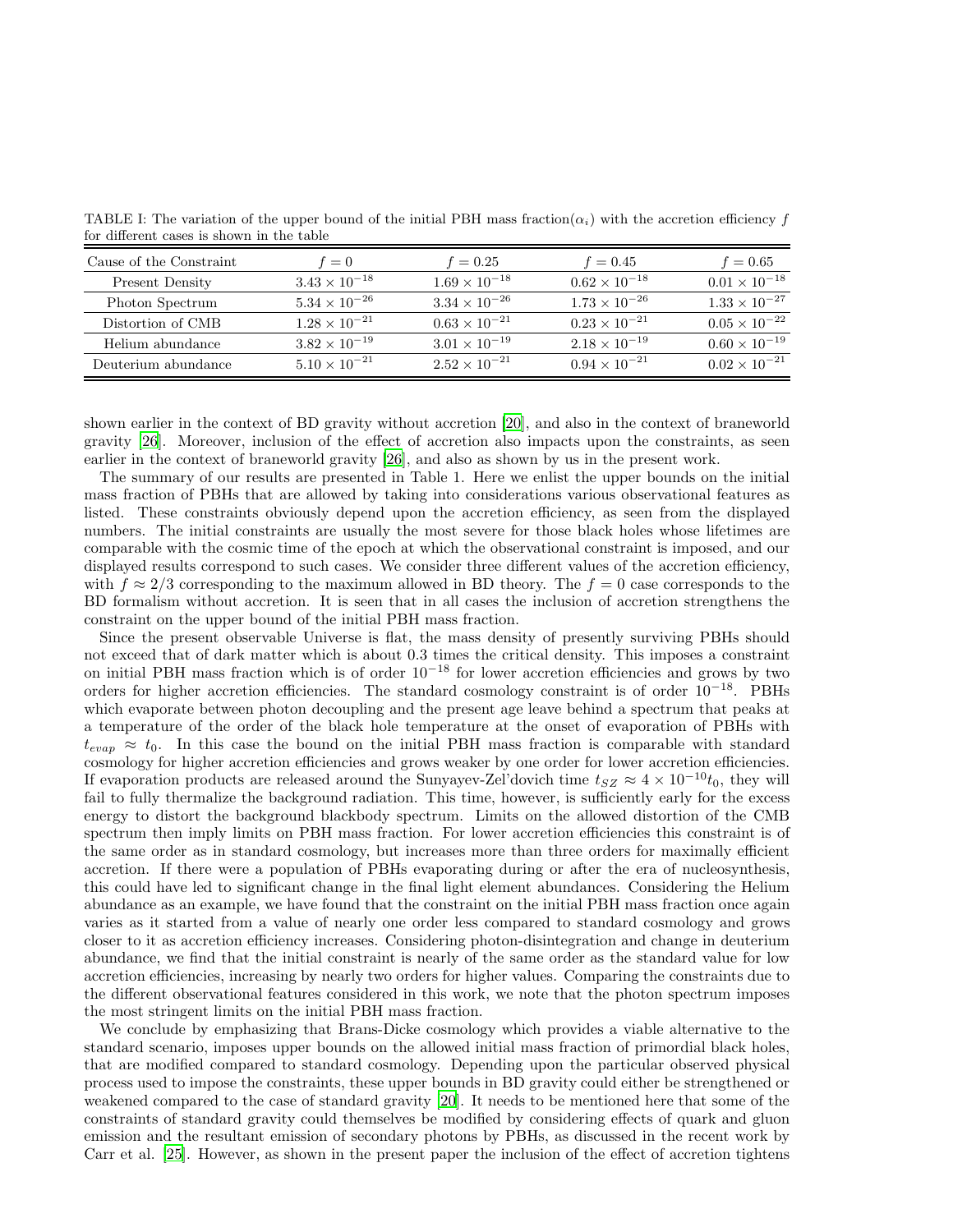the constraints in all cases since PBHs in BD gravity could start with a lower value of initial mass, and subsequently grow in size sufficiently [\[21\]](#page-13-8) to impact the observational features in future eras. Finally, it remains to be seen how additional effects such as considering PBHs in further general scalar-tensor models of gravity such as in [\[18\]](#page-13-5), or taking into account the effects of backreaction of the PBHs on cosmological evolution, could modify the observational constraints on the initial mass spectrum.

### <span id="page-12-1"></span><span id="page-12-0"></span>Acknowledgements

B. Nayak would like to thank the Council of Scientific and Industrial Research, Government of India, for the award of SRF, F.No.  $09/173(0125)/2007 - EMR - I$ .

- <span id="page-12-2"></span>[1] C. Brans and R. H. Dicke, Mach's Principle and a Relativistic Theory of Gravitation, Phys. Rev. D 124, 925 (1961).
- <span id="page-12-3"></span>[2] B. Bertotti, L. Iess, and P. Tortora, A test of general relativity using radio links with the Cassini spacecraft, Nature (London) 425, 374 (2003).
- <span id="page-12-4"></span>[3] A. S. Majumdar and S. K. Sethi, Extended inflation from Kaluza-Klein theories, Phys. Rev D 46, 5315 (1992) ; A. S. Majumdar, T. R. Seshadri and S. K. Sethi, Stable compactification and inflation from higher dimensional Brans-Dicke theory, Phys. Lett. B 312, 67 (1993) ; A. S. Majumdar, Constraints on higher dimensional models for viable extended inflation, Phys. Rev. D 55, 6092 (1997) [\[gr-qc/9703070\]](http://arxiv.org/abs/gr-qc/9703070).
- <span id="page-12-5"></span>[4] C. Mathiazhagan and V. B. Johri, An inflationary universe in Brans-Dicke theory: a hopeful sign of theoretical estimation of the gravitational constant, Class. Quantum Grav 1, L29 (1984) ; D. La and P. J. Steinhardt, Extended Inflationary Cosmology, Phys. Rev. Lett. 62, 376 (1989).
- <span id="page-12-6"></span>[5] B. K. Sahoo and L. P. Singh, Time dependence of Brans-Dicke parameter omega for an expanding universe, Mod. Phys. Lett. A 17, 2409 (2002) [\[gr-qc/0210004\]](http://arxiv.org/abs/gr-qc/0210004) ; Cosmic evolution in generalised Brans-Dicke theory, Mod. Phys. Lett. A 18, 2725 (2003) [\[gr-qc/0211038\]](http://arxiv.org/abs/gr-qc/0211038).
- <span id="page-12-7"></span>[6] O. Bertolami and P. J. Martins, Nonminimal coupling and quintessence, Phys. Rev. D 61, 064007 (2000) [\[gr-qc/9910056\]](http://arxiv.org/abs/gr-qc/9910056).
- <span id="page-12-8"></span>[7] B. Nayak and L. P. Singh, Present Acceleration of the Universe, Holographic Dark Energy and Brans-Dicke Theory, Mod. Phys. Lett. A 24, 1785 (2009) [\[arXiv:0803.2930\]](http://arxiv.org/abs/0803.2930).
- <span id="page-12-9"></span>[8] B. Nayak and L. P. Singh, *Brans-Dicke Theory and PBH in Early Matter-Dominated Era*, [arXiv:0905.3657.](http://arxiv.org/abs/0905.3657)
- <span id="page-12-10"></span>[9] B. J. Carr, J. H. Gilbert and J. E. Lidsey, Black hole relics and inflation: Limits on blue perturbation spectra, Phys. Rev. D 50, 4853 (1994) [\[astro-ph/9405027\]](http://arxiv.org/abs/astro-ph/9405027) ; P. Ivanov, P. Naselsky and I. Novikov, Inflation and primordial black holes as dark matter, Phys. Rev. D 50, 7173 (1994) ; J. Garcia-Bellido, A. D. Linde and D. Wands, Density perturbations and black hole formation in hybrid inflation, Phys. Rev. D 54, 6040 (1996) [\[astro-ph/9605094\]](http://arxiv.org/abs/astro-ph/9605094) ; J. Yokoyama, Formation of MACHO-primordial black holes in inflationary cosmology, Astron. Astrophys. 318, 673 (1997) [\[astro-ph/9509027\]](http://arxiv.org/abs/astro-ph/9509027) ; J. Yokoyama, Chaotic new inflation and formation of primordial black holes, Phys. Rev. D 58, 083510 (1998) [\[astro-ph/9802357\]](http://arxiv.org/abs/astro-ph/9802357) ; M. Kawasaki and T. Yanagida, Primordial black hole formation in supergravity, Phys. Rev. D 59, 043512 (1999) [\[hep-ph/9807544\]](http://arxiv.org/abs/hep-ph/9807544) ; T. Kawaguchi, M. Kawasaki, T. Takayama, M. Yamaguchi, J. Yokoyama, Formation of intermediate-mass black holes as primordial black holes in the inflationary cosmology with running spectral index, Mon. Not. Roy. Astron. Soc. 388, 1426 (2008) [\[arXiv:0711.3886\]](http://arxiv.org/abs/0711.3886) ; L. Alabidi and K. Kohri, Generating primordial black holes *via hilltop-type inflation models*, Phys. Rev. D  $80$ , 063511 (2009) [\[arXiv:0906.1398\]](http://arxiv.org/abs/0906.1398).
- <span id="page-12-11"></span>[10] S. W. Hawking, *Gravitationally collapsed objects of very low mass*, Mon. Not. R. Astron. Soc. 152, 75 (1971).
- <span id="page-12-12"></span>[11] B. J. Carr, The Primordial black hole mass spectrum, Astrophys. J. 205, 1 (1975).
- <span id="page-12-13"></span>[12] M.Y.Khlopov and A.Polnarev, Primordial Black Holes As A Cosmological Test Of Grand Unification, Phys. Lett. B 97, 383 (1980); J. C. Niemeyer and K. Jedamzik, Near-Critical Gravitational Collapse and the Initial Mass Function of Primordial Black Holes, Phys. Rev. Lett. 80, 5481 (1998) [\[astro-ph/9709072\]](http://arxiv.org/abs/astro-ph/9709072) ; J. C. Niemeyer and K. Jedamzik, Dynamics of primordial black hole formation, Phys. Rev. D 59, 124013 (1999) [\[astro-ph/9901292\]](http://arxiv.org/abs/astro-ph/9901292) ; K. Jedamzik and J. C. Niemeyer, Primordial black hole formation during first-order phase transitions, Phys. Rev. D 59, 124014 (1999) [\[astro-ph/9901293\]](http://arxiv.org/abs/astro-ph/9901293) ; S. G. Rubin, M. Y. Khlopov and A. S. Sakharov, Primordial black holes from nonequilibrium second order phase transition, Grav. Cosmol. S6, 51 (2000) [\[hep-ph/0005271\]](http://arxiv.org/abs/hep-ph/0005271) ; K. Nozari, A possible mechanism for production of primordial black holes in early universe, Astropart. Phys. 27, 169 (2007) [\[arXiv:hep-th/0701274\]](http://arxiv.org/abs/hep-th/0701274) ; I. Musco, J. C. Miller and A.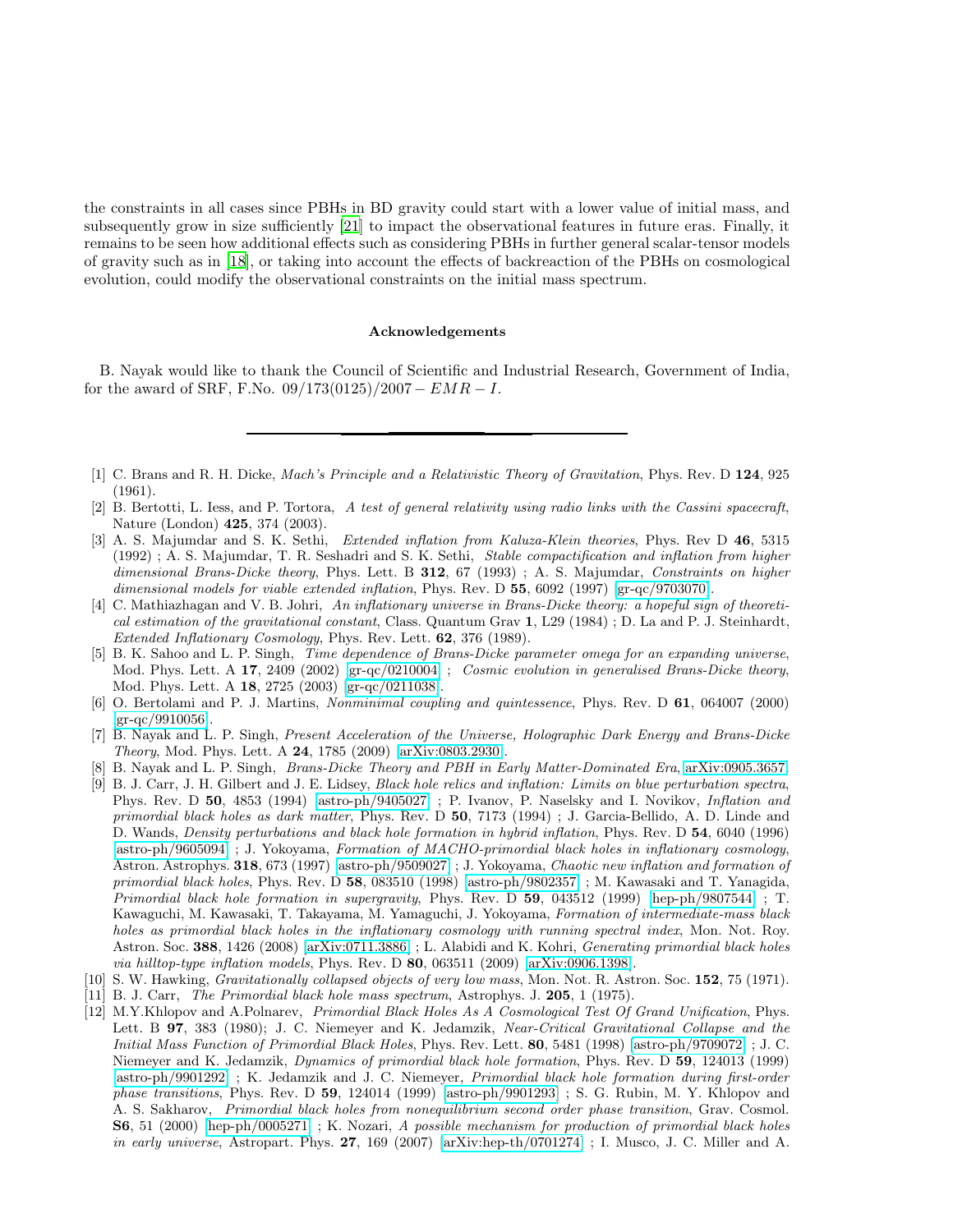G. Polnarev, Primordial black hole formation in the radiative era: investigation of the critical nature of the collapse, Class. Quant. Grav. 26, 235001 (2009) [\[arXiv:0811.1452\]](http://arxiv.org/abs/0811.1452).

- <span id="page-13-0"></span>[13] H.Kodama, M.Sasaki and K.Sato, Abundance of Primordial Holes Produced by Cosmological First-Order Phase Transition, Prog. Theor. Phys. 68, 1979 (1982).
- <span id="page-13-1"></span>[14] A. Polnarev and R. Zembowicz, Formation of primordial black holes by cosmic strings, Phys. Rev. D 43, 1106 (1991); J. C. Hildago and A. G. Polnarev, Probability of primordial black hole formation and its dependence on the radial profile of initial configurations, Phys. Rev. D 79, 044006 (2009) [\[arXiv:0806.2752\]](http://arxiv.org/abs/0806.2752).
- <span id="page-13-2"></span>[15] I. Hawke and J. M. Stewart, The dynamics of primordial black-hole formation, Class. Quant. Grav. 19, 3687 2002.
- <span id="page-13-3"></span>[16] S. W. Hawking, Particle Creation by Black Holes, Commun. Math. Phys. 43, 199 (1975).
- <span id="page-13-4"></span>[17] A. S. Majumdar, Domination of black hole accretion in brane cosmology, Phys. Rev. Lett. 90, 031303 (2003)[\[astro-ph/0208048\]](http://arxiv.org/abs/astro-ph/0208048); R. Guedens, D. Clancy and A. R. Liddle, Primordial black holes in braneworld cosmologies: Accretion after formation, Phys. Rev. D 66, 083509 (2002)[\[astro-ph/0208299\]](http://arxiv.org/abs/astro-ph/0208299) ; A. S. Majumdar and N. Mukherjee, Braneworld black holes in cosmology and astrophysics, Int. J. Mod. Phys. D 14, 1095 (2005)[\[astro-ph/0503473\]](http://arxiv.org/abs/astro-ph/0503473).
- <span id="page-13-5"></span>[18] A. S. Majumdar, D. Gangopadhyay and L. P. Singh, Evolution of primordial black holes in Jordan-Brans-Dicke cosmology, Mon. Not. R. Astron. Soc. 385, 1467 (2008) [\[arXiv:0709.3193\]](http://arxiv.org/abs/0709.3193).
- <span id="page-13-6"></span>[19] S. W. Hawking, Black holes in the Brans-Dicke theory of gravitation, Comm. Math. Phys. 25, 167 (1972).
- <span id="page-13-7"></span>[20] J. D. Barrow and B. J. Carr, Formation and evaporation of primordial black holes in scalar - tensor gravity theories, Phys. Rev. D 54, 3920 (1996).
- <span id="page-13-8"></span>[21] B. Nayak, L. P. Singh and A. S. Majumdar, Effect of accretion on primordial black holes in Brans-Dicke theory, Phys. Rev. D 80, 023529 (2009)[\[arXiv:0902.4553\]](http://arxiv.org/abs/0902.4553).
- <span id="page-13-9"></span>[22] Ya. B. Zel'dovich and I. D. Novikov, The hypothesis of cores retarded during expansion and the hot cosmological model, Sov. Astron. 10, 602 (1967); B. J. Carr and S. W. Hawking, *Black holes in the early Universe*, Mon. Not. R. Astron. Soc. 168, 399 (1974).
- <span id="page-13-21"></span>[23] C. E. Fichtel et al., High-energy gamma-ray results from the second small astronomy satellite, Astrophys. J. 198, 163 (1975); G. F. Chapline, Cosmological effects of primordial black holes, Nature 253, 251 (1975).
- <span id="page-13-10"></span>[24] B. J. Carr and J. E. Lidsey, Primordial black holes and generalized constraints on chaotic inflation, Phys. Rev. D. 48, 543 (1993); B. J. Carr, J. H. Gilbert and J. E. Lidsey, Black hole relics and inflation: Limits on blue perturbation spectra, Phys. Rev. D. 50, 4853 (1994) [\[astro-ph/9405027\]](http://arxiv.org/abs/astro-ph/9405027).
- <span id="page-13-11"></span>[25] B. J. Carr, K. Kohri, Y. Sendouda and J. Yokoyama, New cosmological constraints on primordial black holes, Phys. Rev. D 81, 104019 (2010) [\[arXiv:0912.5297\]](http://arxiv.org/abs/0912.5297).
- <span id="page-13-12"></span>[26] D. Clancy, R. Guedens A. R. Liddle, Primordial black holes in brane world cosmologies: Astrophysical constraints, Phys. Rev. D 68, 023507 (2003) [\[astro-ph/0301568\]](http://arxiv.org/abs/astro-ph/0301568).
- <span id="page-13-19"></span>[27] Y. Sendouda, S. Nagataki and K. Sato, Constraints on the mass spectrum of primordial black holes and braneworld parameters from the high-energy diffuse photon background, Phys. Rev. D 68, 103510 (2003) [\[astro-ph/0309170\]](http://arxiv.org/abs/astro-ph/0309170).
- <span id="page-13-13"></span>[28] Y. Sendouda, K. Kohri, S. Nagataki and K. Sato, Sub-GeV galactic cosmic-ray antiprotons from primordial black holes in the Randall-Sundrum braneworld, Phys. Rev. D 71, 063512 (2005) [\[arXiv:astro-ph/0408369\]](http://arxiv.org/abs/astro-ph/0408369).
- <span id="page-13-14"></span>[29] Ya. B. Zel'dovich and A. A. Starobinsky, Possibility of a cold cosmological singularity in the spectrum of primordial black holes, JETP Lett. 24, 610 (1976).
- <span id="page-13-15"></span>[30] J. H. MacGibbon and B. J. Carr, Cosmic rays from primordial black holes, Astrophys. J. 371, 447 (1991).
- <span id="page-13-17"></span>[31] I. D. Novikov, A. G. Polnarev, A. A. Starobinsky and Ya. B. Zel'dovich, Primordial Black Holes, Astron. Astrophys. 80, 104 (1979).
- [32] R. Guedens, D. Clancy and A. R. Liddle, Primordial black holes in braneworld cosmologies: Formation, cosmological evolution and evaporation, Phys. Rev. D 66, 043513 (2002) [\[astro-ph/0205149\]](http://arxiv.org/abs/astro-ph/0205149).
- <span id="page-13-18"></span>[33] D. N. Page, Particle Emission Rates from a Black Hole: Massless Particles from an Uncharged, Nonrotating Hole, Phys. Rev. D 13, 198 (1976).
- <span id="page-13-16"></span>[34] D. N. Page and S. W. Hawking, *Gamma rays from primordial black holes*, Astrophys. J. 206, 1 (1976).
- <span id="page-13-20"></span>[35] A. W. Strong, I. V. Moskalenko and O. Reimer, Diffuse galactic continuum gamma-rays: A model compatible with egret data and cosmic-ray measurement, Astrophys. J. **613**, 962 (2004) [\[astro-ph/0406254\]](http://arxiv.org/abs/astro-ph/0406254).
- <span id="page-13-22"></span>[36] J. H. MacGibbon and B. R. Webber, Quark- and gluon-jet emission from primordial black holes: The instantaneous spectra, Phys. Rev. D 41, 3052 (1990).
- <span id="page-13-23"></span>[37] R. A. Sunyaev and Ya. B. Zel'dovich, The Interaction of matter and radiation in the hot model of the universe, Astrophys. Space Sci. 7, 20 (1970) ; J. C. Mather et. al., Measurement of the cosmic microwave background spectrum by the COBE FIRAS instrument, Astrophys. J. 420, 439 (1994).
- <span id="page-13-24"></span>[38] D. J. Fixsen et al., The Cosmic Microwave Background Spectrum from the Full COBE/FIRAS Data Set, Astrophys. J. 473, 576 (1996) [\[arXiv:astro-ph/9605054\]](http://arxiv.org/abs/astro-ph/9605054).
- <span id="page-13-25"></span>[39] P. D. Nasel'skii, Hydrogen recombination kinetics in the presence of low-mass primordial black holes, Pis'ma